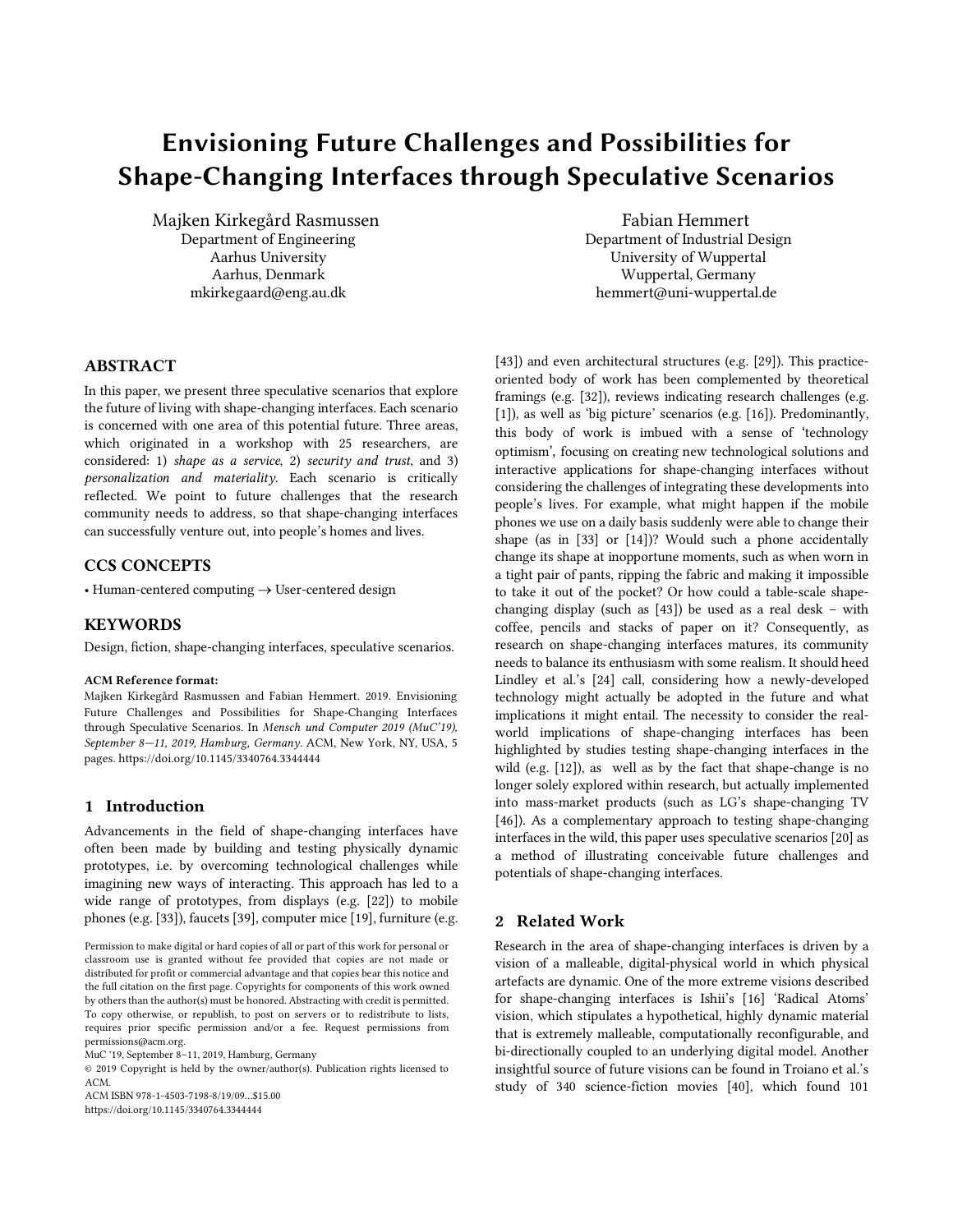instances of shape change. Research on shape-changing interfaces often uses future scenarios to contextualize technical prototypes, pointing towards their future applications. Often, current technical limitations are ignored in these future scenarios. For example, JamSheets [30] explores material jamming as means of shape change and describes a range of prototypes for this technology, from displays to shoes, and even furniture. Additionally, the authors describe a future scenario in which users save and load different shapes of a chair via voice control. Another example is Shutters [5], a piece of textile with a grid of 25 actuated louvers. Although the prototype is only a comparatively small piece of textile, it manifests the vision of 'responsive architecture' that reacts, via shape change, to changing environmental circumstances. Using a prototype to extrapolate the potential impact of a new interaction technique is also observable in the Morphees project [35]: simple, shape-changing prototypes are presented in real-world applications through scenario sketches – such as automatically bending the top edge of a mobile phone inwards to provide privacy when typing in a password. This work is much inspired by the grand challenges for shape-changing interfaces, as identified by Alexander et al. [1], and aims to enhance the discussion through a series of speculative scenarios. Speculative design is a term that covers a wide variety of (overlapping) practices [25], such as futuristic architectural visions (e.g. [31]), Critical Design (e.g. [9,11]), Design Fiction ([4,7,23,36]), speculative design (e.g. [2,10]) and speculative scenarios (e.g. [20]). All of these provide a means of contemplating, analysing, critiquing and re-thinking possible futures [10]. The following overview focuses on Design Fiction and speculative scenarios. Design Fiction distinguishes itself from other future-orientated critical approaches by its use of worldbuilding to suspend disbelief about change [6]. Common for all works in the area of Design Fiction is that they generally follow the principles of fiction, creating a 'What if?' scenario, often presenting utopian or dystopian worlds [21]. One example of Design Fiction is the Listenator, a device for collecting conversations that take place within a council, mocked up with cardboard and taken into the wild [4]. Another one is a wearable reading system that induces emotions to augment a story, presented as a semi-functional prototype [13]. A third example is a book that provides patterns for how to transform bones, skin, teeth and hair into aesthetically pleasing objects, such as a bikini [26]. These three examples illustrate the variety of media used to communicate Design Fiction, ranging from text to video, physical models, collages, sketches and graphics [26]. Speculative scenarios, as defined by Kirby [20], have their origin in the movie industry. They explore future technologies or situations that – while improbable – at least might come true. Speculative scenarios often take their starting point in some aspects of 'realworld' science, leading to easily believable narratives. This approach bears similarity to Design Fiction, but emphasizes believability. As mentioned previously, many papers in the domain of shape-changing interfaces include a vision that reaches beyond current technical capabilities. However, there are very few papers within this domain that use speculative design without tying it to a specific prototype. One example is Sturdee et al.'s

work [38], which uses Design Fiction as a method to inform the design of shape-changing interfaces. It is presented in the form of a printed instruction manual, describing the game concept 'First Hand'. 'First Hand' is a role-playing game in which users can 'terraform' a planet and thereby indirectly control its population through a high-resolution, shape-changing display. Sturdee's PhD thesis [37] discusses this approach in great depth, pointing out the dialogue-enhancing potential of scenarios when co-creating new applications with potential users. Another example is Vallgårda et al.'s work [41], which – although it does not position itself within a specific speculative design direction – speculates about potential future concepts and tools for programming material and shape change physically, without using a computer. The work presented in this paper can be categorized as belonging to the area of speculative scenarios, as the three themes presented in the following neither focus on the physical design, nor on storytelling for 'world building' in the reader's imagination. Instead, this paper seeks to create plausible scenarios, taking their origin in both existing shape-changing interfaces, as well as in current challenges from other types of technology. The three speculative scenarios presented in this paper originate from a discussion of themes and concerns at a research seminar, conducted with 25 international researchers, all familiar with the field of shapechanging interfaces. This work consolidates and contextualizes the results of this discussion.

#### 3 Speculative Scenarios

The following three speculative scenarios examine different facets of the same fictional future in which shape-changing interfaces have become widespread, where nearly every new product comes with physically dynamic capabilities.

## 3.1 Scenario 1: Shape as a Service

*John is having a dinner party for his colleagues tomorrow. Looking around the apartment, he is unsatisfied with how it looks. His pieces of furniture were cheap, he bought them rather for their price tag than for their aesthetics. John wants to impress his colleagues, so he grabs the phone and surveys the ShöpIT App store. He finds a new design that he really likes, but when clicking it, he discovers that it isn't compatible with his 2nd generation couch. Other designs, while compatible with his couch, are far too expensive for him to buy, so he opts for just renting them. 'Just \$1 per day, billed by the hour', says the advertisement. He subscribes to the new design and all of a sudden, his flat looks like a designer loft. He makes some adjustments to the shapes and starts preparing the food for his guests. After a spectacular dinner with his colleagues, which lasted almost until midnight, John receives a notification. 'Your credit card has expired; your subscription will be cancelled by 23:59:59. Please, update your credentials to keep your subscription.' 'Jesus – that's only two minutes left!' – he rushes into the kitchen, where he last saw his wallet. Everybody else is having a good time on the couch; the table is full of drinks and the spectacular dessert, which they kept for midnight. 'Less than a minute, come on… 5231...' John's fingers are jittering while entering the numbers of the new credit card he*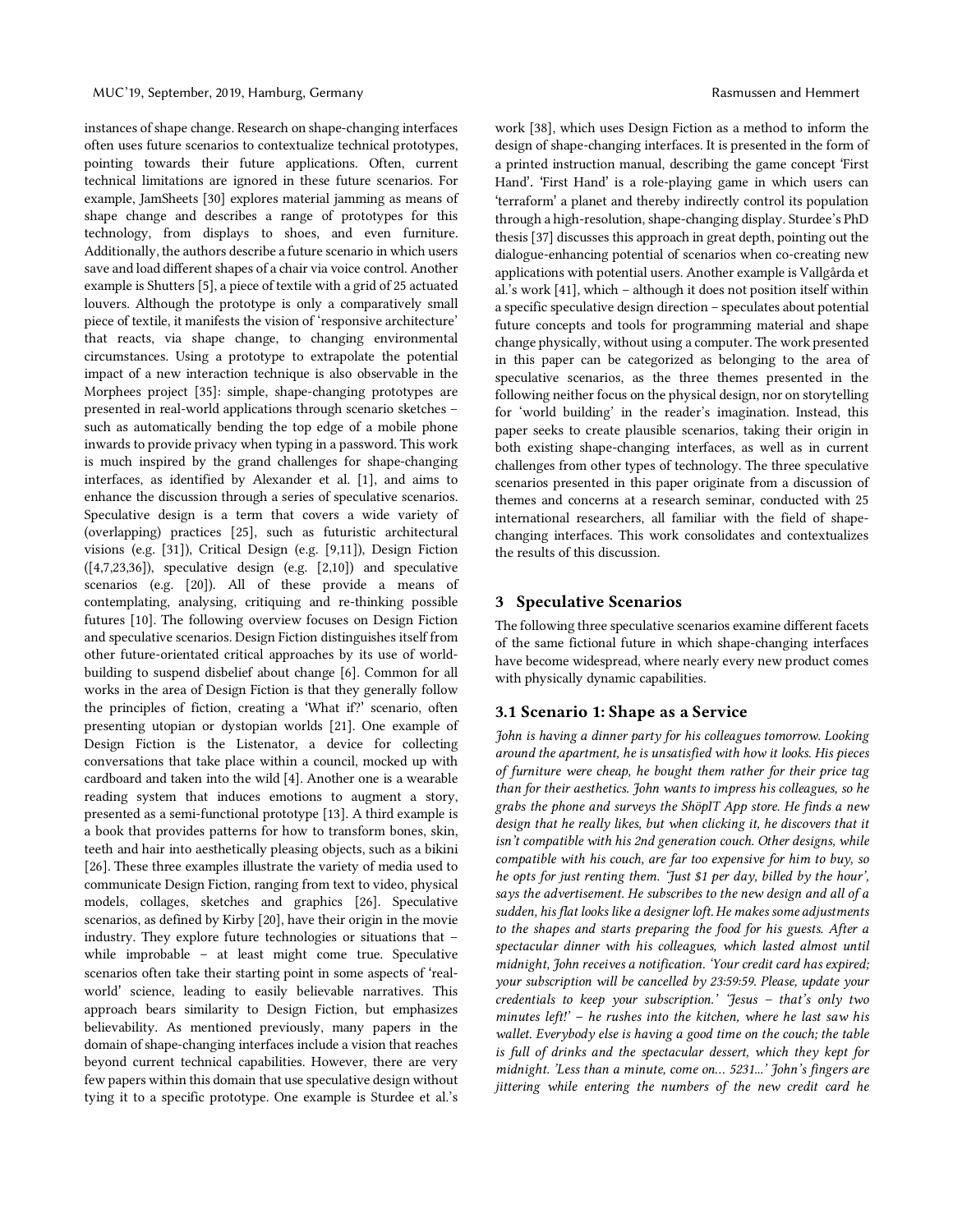#### Speculative Scenarios for Shape-Changing Interfaces MUC'19, September, 2019, Hamburg, Germany

*received a month ago, but with all the accounts to update, he completely forgot to update it in his ShöpIT account. The clock rings midnight, the couch decompresses from a five-people corner sofa to a two-person couch: one of John's colleagues gets thrown on the ground; another colleague's hand is trapped underneath the armrest. From one second to the next, the table doubles its height while three chairs transform back into plant pots.*

This scenario points to a significant potential for shape-changing interfaces in the future, as they may enable a revolution of how physical form is sold and distributed. Combining shape-changing interfaces' possibilities for upgrading and altering both their physical form and software with Nes and Cramer's [28] strategies for extending the longevity of products could encourage more long-term use of technological products: upgradability should be taken into account when designing shape-changing interfaces, considering long-term use and encouraging changing function and shape over time. The scenario also highlights potential challenges with creating objects that can change both shape and purpose drastically, such as for example from a chair to a potted plant. How can we, as users, understand which objects are capable of changing shape – and into what? The scenario pushes the possible types of changes in shapes, from small changes in form or size to changing from a chair to a plant. This underlines the need for further reflections on shape-changing interfaces and their affordances (e.g. [34]) – if this concept can be applied to them at all – in a 'radical atoms' world. Just as MP3 revolutionized the music industry; 3D-printing is expected to do the same with product design [8]. Shape-changing interfaces, with the size and resolution described in the speculative scenario, might push the digitalization of design even further. Making design accessible as a 'downloadable' and, perhaps, even subscription-based service raises the question of how to deal with piracy and digital rights management (DRM) in the future. Related to this, the scenario also highlights compatibility as a challenge. If we don't begin to consider how to develop a 'standard' for shape-changing interfaces, we face a future of potentially incompatible shapechanging interfaces. The other extreme, a 'shape-changing interface monopoly', ruled through a single app store for everyday objects, also does not appear desirable. This scenario also highlights another relevant aspect to consider for shape-changing interfaces in the future: safety. Using large-scale shape-changing interfaces, people can get hurt: fingers might get crushed, people might be thrown on the floor. Consequently, research on shapechange should include safety issues, considering measures against undesirable and even dangerous situations.

### 3.2 Scenario 2: Security and Trust

*Mark is at the airport, just about to leave for a quick visit to New York; on his wrist, he is wearing his new shape-changing phone. He is still amazed by its dynamic capabilities, packed into such a small shape. 'A phone that isn't bigger than a watch when it's on my wrist, and still as has a huge shape-changing display – amazing!' Standing in the queue for the security check, the phone suddenly tightens around his wrist. At first, he thinks it's just someone calling, but the straps continues to tighten. The surface, usually displaying a water* 

*ripple pattern, is now spiky and sharp. Mark frantically tries to turn the phone off and to get it off his wrist. Suddenly, it stops and Mark sighs as the strap loosens. For a moment, he wondered whether this was one of the shape-change hacking attacks he had heard about – he decides that it must have been just the new update acting out. Arriving at the security check, Mark feels a sense of relief taking off the watch. Not overly excited about his new gadget, he places it in the tray, alongside his other items. 'Sorry sir, is that a DynaPhone II?' the officer asks him. 'Yep.' He smiles. 'Well, you can't take that on the flight.' 'What? Why not? It's just a phone!' 'Well, there were some incidents. Until the new shape blockers have been installed in planes and airports, TSA regulations only allow permanent objects to go on planes. No shape-changers.'*

As the speculative scenario points out, shape-changing interfaces could have severe implications in terms of security. This entails a psychological problem: networked everyday objects, once having lost their trustworthiness through an incident, may be perceived as dangerous. Digital attacks, or simply malfunctioning software, could impact our trust in the objects that surround us, which we potentially even live and sleep in. How can we design for trustworthiness, helping people to be at peace with the technology that surrounds their everyday lives? Relevant topics in this area might include the question of how to deal with predictability in shape-changing interfaces: how can form, materials and movement be used to communicate a device's capabilities in advance? The scenario illustrates the potential for shape change in the design of products, where a phone does not have to just have one form – a trade-off between screen size and portability. Shape change could allow designers to design a range of shapes, each tailored to a specific use. However, in this scenario, the phone can also be a bracelet, a tablet, and potentially a range of other shapes. Consequently, as shape-changing objects might contain many 'unseen' shapes, they might pose a challenge for currents laws, as current laws are based on the concept of 'object permanence': a gun is a gun and a phone is a phone. Shapechanging interfaces do not follow this, as their shape is not permanent. Thereby, whether or not a shape-changing bracelet may be taken onto an airplane as hand luggage is unclear: it might, in the end, shape-change into a gun.

## 3.3 Scenario 3: Personalization and Materiality

*Mia isn't an overly emotional person, but since her mother passed away, she began to pay attention to what's important in life. Having just arrived at home, she glances at the shelf where she keeps the shape-changing cup that she inherited from her mother. Her mother had bought the cup five years ago. It's made out of a new shapechanging ceramic material, which changes shape depending on how it is handled. Though use, her mother had left her clear imprint on the mass-produced cup, as she always used to bang the cup hard against the table when she put it down, creating a thickened part at the cup's bottom. Also, her mother was left-handed, which has led the cup to change its shape accordingly, over time. Mia enjoys that this reminiscence of her mother's habits still holds up – it reminds her of the long chats the two of them had over tea, which she always enjoyed. Mia grabs her own shape-changing cup – every time she*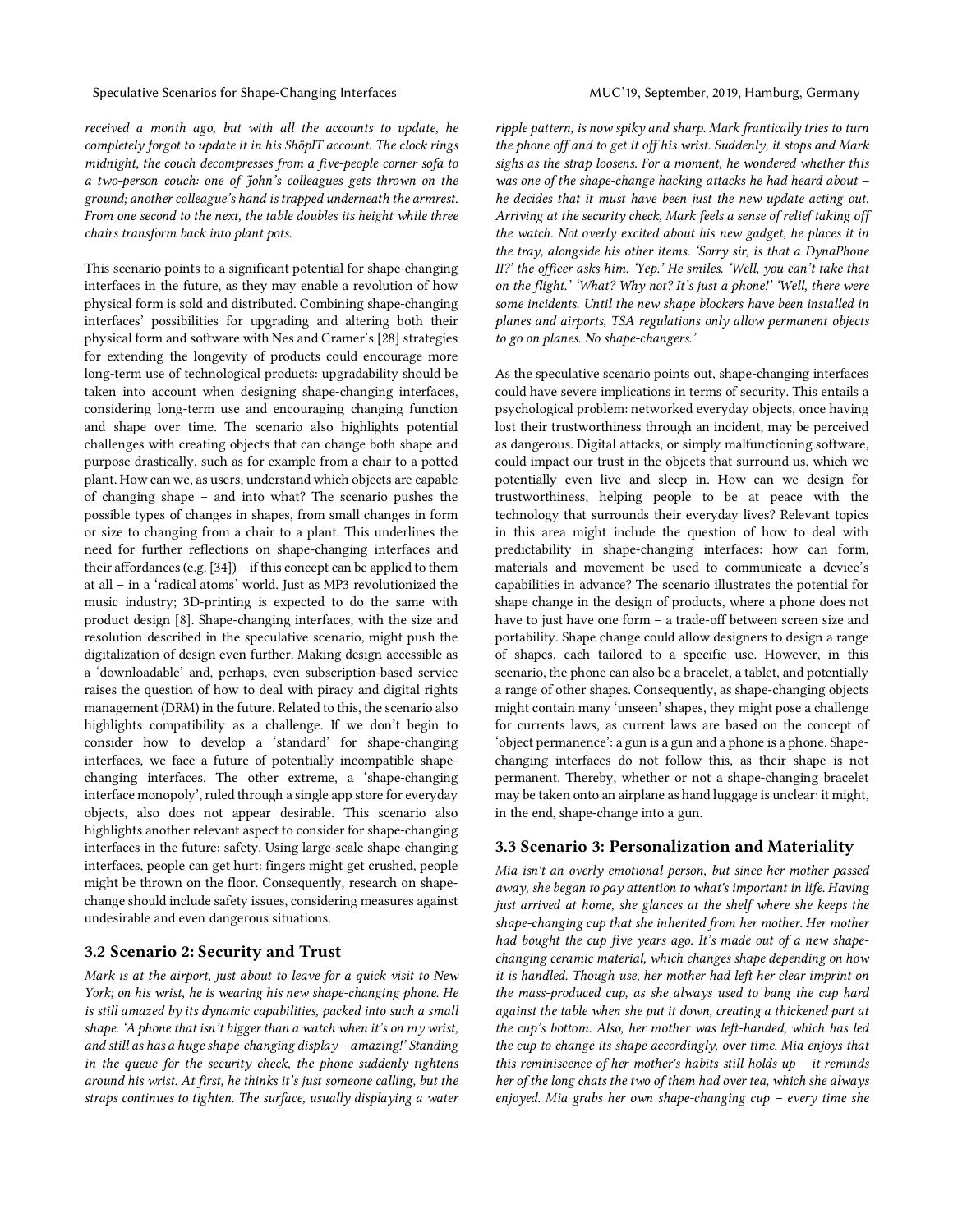*touches it she is amazed by the material – it feels smooth and hard, almost indistinguishable from the old types of ceramics, but still able to change its shape. It feels alive, almost magical. Two weeks later, Mia takes down the shape-changing cup. However, when picking it up she is shocked to see that it has completely lost its unique shape. Either her boyfriend had used it at some point, or she made a mistake when trying to activate the cup's 'shape-lock' function through the app she had to download for it. Ultimately, she is able to restore the shape from a shape-cloud backup that she wasn't aware of – but a* 

*feeling inside of her won't go away – the traces of her mother had been erased, and simply downloading a copy of them won't make up for that: 'Even though that shape is the same, it's not the… same.'* Before the first industrial revolution, all products were hand-

made, uniquely tailored to an individual's needs. Mass production introduced standardized and identical products for large groups of people [44]. Today, companies and designers are increasingly looking for ways to differentiate their products, by developing means of production that allow for customization and personalization [3,44] or by seeking ways to attach their customers to their products through 'emotional responses and experiences' [27]. Shape-changing interfaces might offer new ways to customize products: they could still be mass-produced, but allow people to change their functionality and appearance though use. People could create unique objects, physically imbued with stories, tailored to them. As described in the speculative scenario, this would increase the personal relevance of the object for its owner [3]. Furthermore, while the scenario illustrates implicit interactions that create personalization, personalization might also be achieved explicitly [33]. Creating the possibility of physical customization might also contribute to the longevity of products, by potentially making the products irreplaceably meaningful for their owners [17]. The challenge here is that such a personalization is, even though it is physical, is a result of digital control. Thus, it can also be lost, copied, and freely manipulated. This is problematic, as people usually have emotional relationships to specific objects, and not to look-alikes of them. This raises the question of how future shape-changing interfaces could fulfil users' needs for *original* objects, and if our sense of their uniqueness is different from ordinary objects? Another aspect addressed by the scenario is the challenge that electronic products often have a much shorter lifespan than non-electronic products [42]. Consequently, longevity should be a central concern for shape-changing interfaces, as technology might become a part of many more everyday objects, not just our phones, TVs, computers, but also in our furniture [12,43], lampshades [45], carpets [5], and many others. Consequently, if shape-changing interfaces are to find their way into real-world products, we need to expand the material repertoire. To do this, we must engage directly with the development of new materials, which have tactile and aesthetic qualities equal to materials used in other everyday products, such as for example wood, ceramics or metal. Furthermore, when we begin to think of shape-changing interfaces as products that people use over a long period of time, shape change might occur much slower than in today's prototypes: over hours, days, months, or years.

#### 4. Reflection

This paper aims at highlighting untested (and often untestable) scenarios, balancing believability with unexpectedness. Thereby, it hopes to inspire the research community to address the questions posed by the speculative scenarios. The speculative scenarios presented in this paper are intentionally placed in a future that in many ways is very similar to the present – apart from extensive progress made on shape-changing interfaces. By moving the technology into the future, while keeping situations familiar, it helps to emphasize the challenges that shape-changing interface might pose in the future, once we overcome today's material and technological limitations – a future in which the technological and material foundations advanced far beyond the present day's struggles with even creating a knob that turns into a slider [18], a door handle that changes from smooth to spiky [15], or a bench that can shift the position of the seat [12]. Hence, this paper aims to connect fiction with research: combining plausibility with speculation. Rather than using fiction as a method for highlighting future research directions, papers such as Rasmussen et al.'s [32] review paper and Alexander et al.'s [1] paper seek to highlight grand challenges for shape-changing interfaces. These papers use existing research to highlight where more work is needed and point to new topics of interest, narrowing down at very specific concerns and widening up to larger concerns such as policy, ethics, and sustainability [1]. Review-based and fiction-based papers alike take a broader look than purely technology-based papers, but they differ in their time focus: review-based papers focus on the past, while fiction-based papers focus on potential futures. The reflections in this paper, when viewed in critical hindsight, have shown to be a helpful means of bringing the speculative scenarios into a meaningful relationship to today's everyday life.

### 5. Conclusion

This paper used speculative scenarios as a method for envisioning future research directions in an evocative way. It illustrated future possibilities and challenges, extrapolated from current research, but reaching beyond present technology. By using speculative scenarios, potentials and challenges have become more tangible. By presenting them in context, possible futures are easier for us to imagine: we see a group of colleagues getting squashed into a small couch while their glasses are smashed on the floor, a man panicking to get a device of his wrist, or an inherited cup losing its sentimental value after being restored from a backup. Hopefully, these speculative scenarios will encourage researchers in the area of shape-changing interfaces to consider the challenges that shape-changing interfaces need to overcome, including safety, security, trust and longevity. Addressing these challenges is fundamental if we want shape-changing interfaces to successfully venture out of the lab, into people's lives.

## ACKNOWLEDGMENTS

We would like to thank the participants of Dagstuhl Seminar 17082 on Shape-Changing Interfaces for their valuable contributions to the scenarios.